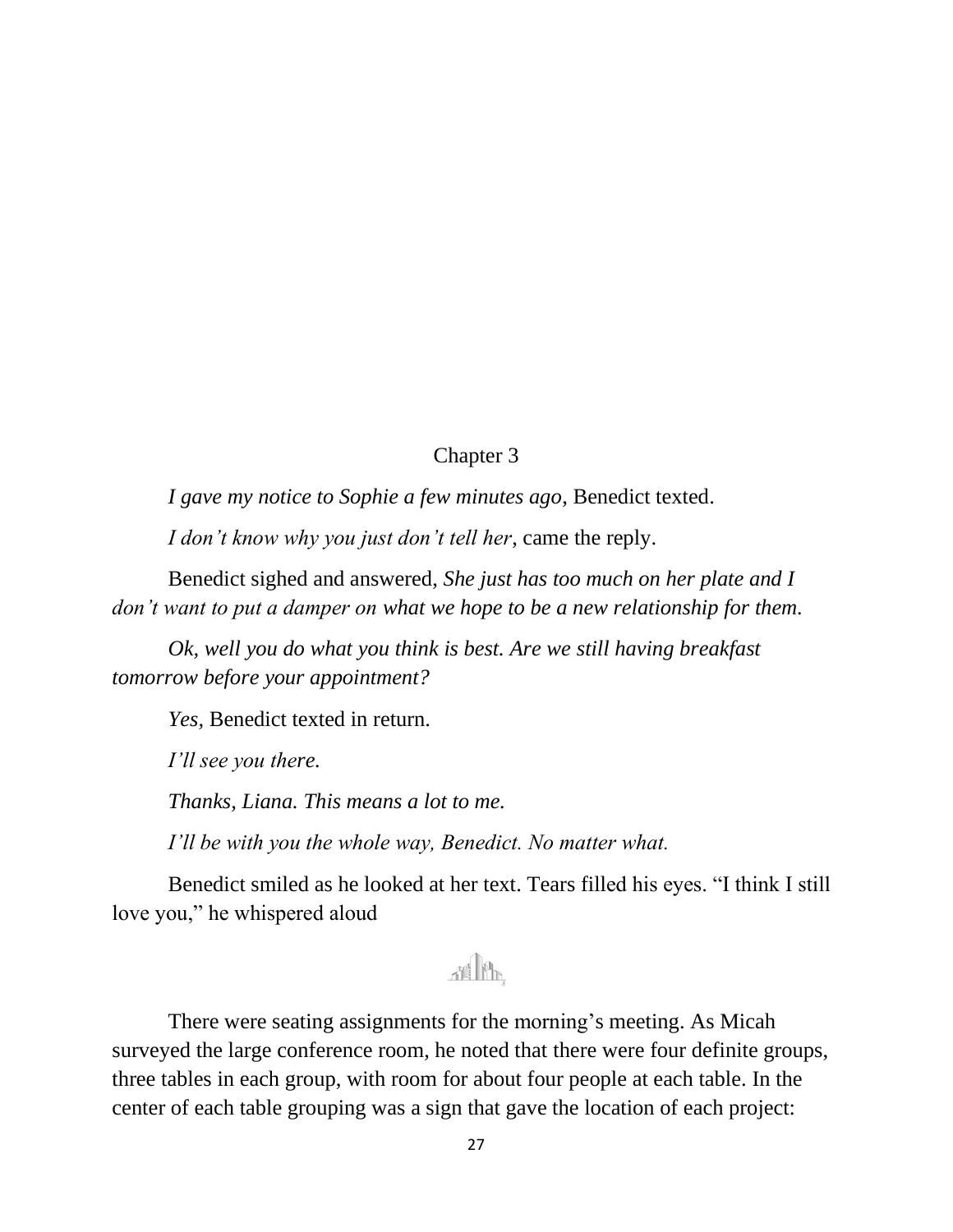Woodward, Lafayette, Brush, or Corktown. Micah's instruction folder had put him in the Woodward group, but no one had arrived in that area yet.

Coffee and rolls, and thankfully countertop beverage coolers with iced Mountain Dew and other soft drinks, were available near the doorway. Though Micah had had a donut and a Mountain Dew before he left his condo that morning, he decided that he'd try another. He chose a bear claw and another Mountain Dew, and took a seat at one of the Woodward tables.

He'd finally reviewed the material his secretary had sent with him and realized that it was, in fact, a very intricate project that was going to take a tremendous amount of brain power and ingenuity to pull together. There were four buildings involved, all listed with the National Trust for Historic Preservation. Each building required a lead architect with historical knowledge of the period and structure, and a lead engineer with a strong architectural background. Supporting architects and designers were included on each team. And while Micah had considerable experience in architecture and engineering, it wasn't of the type required in this particular scenario. At least he didn't think so.

He frowned as he considered that, but his thoughts were interrupted when the chair next to him was suddenly occupied.

"Oh, Mylanta, it's Micah Bloomfield," said a deep voice next to him.

Micah looked at the black man who'd just taken the chair nearest to him. Lanky, about his age, totally silvered hair, but familiar brown eyes.

"It's me!" he said with a smile, and an outstretched hand. "Mort Dawson! How the heck are you, Micah?"

Micah smiled as he took Mort's hand. He hadn't seen Mort since graduation night. And while he had certainly aged, the mischief in his expression had not. "Well, hey, Mortimer. How did you recognize me?"

"Name tag," Mort answered with a laugh in his voice. "I thought you were in Texas."

"I am," Micah answered. "This is just temporary. I thought you were going to be the next Ellery Queen. What are you doing here?"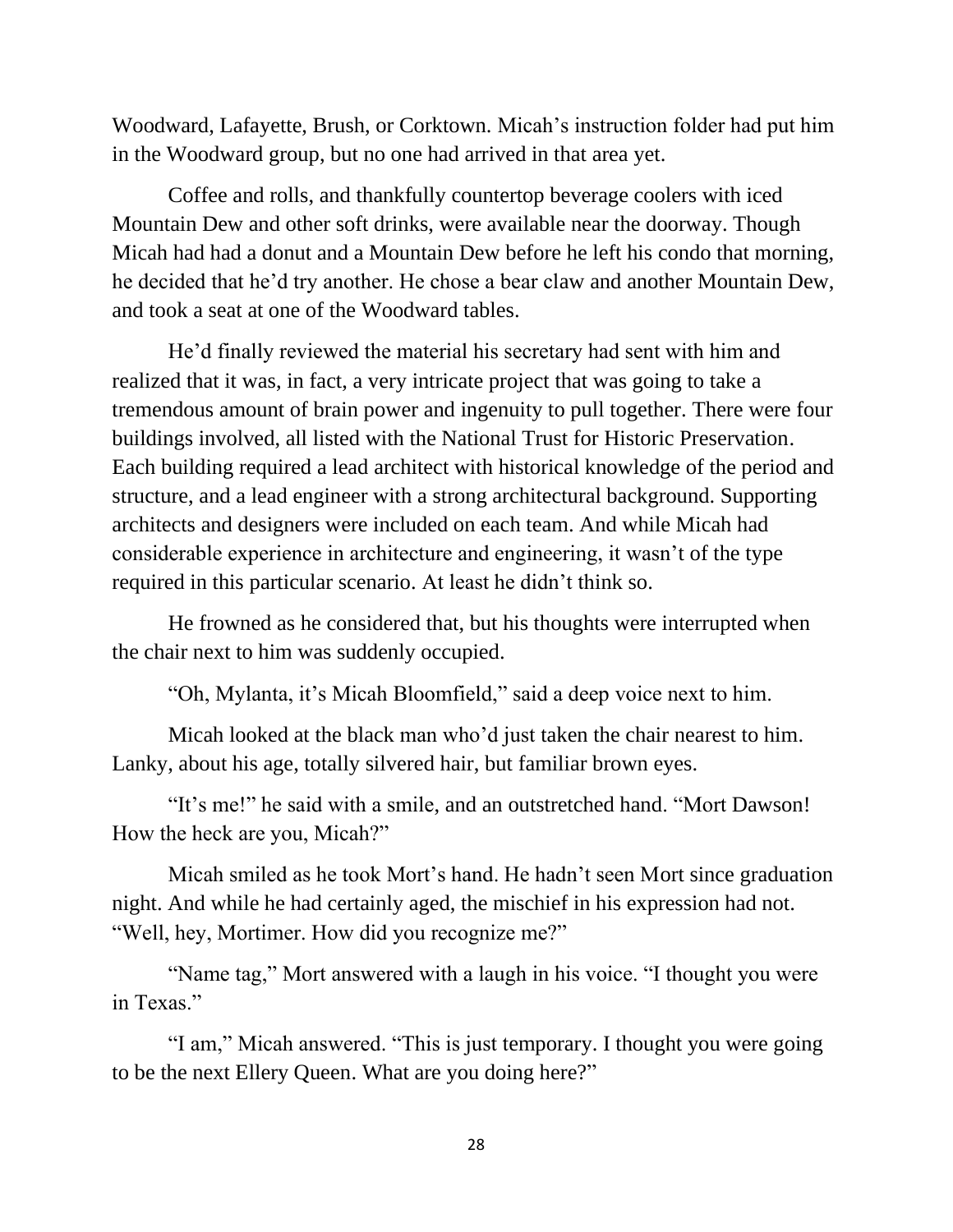Mort nodded and answered. "My folks didn't think I could pay the bills on that plan. They talked me into going to Michigan, and then I went to work for Chrysler. I engineered all of their plants for HVAC for years. But when they went kaput in 2008, I had to start over. I wound up over here. I made junior partner just last year."

"Do you like it?" Micah asked.

"I love it. It's a great place to work." He chuckled and added, "And it pays the bills. I had six kids to feed." Micah's mouth fell open in surprise, and Mort laughed again. "Well, we only have a couple left at home now and they're just about ready for college. The first four nearly drove me to bankruptcy." He took a breath and asked, "How 'bout you? You married Rivka Demski if I recall."

Micah nodded. "We divorced last year."

Mort frowned. "I'm so sorry to hear that. How long were you married?"

"Twenty-five years."

"Any kids?"

"No, Rivka didn't want kids," Micah answered, hoping that Mort wouldn't continue his questioning. He quickly asked, "You were going with a girl named Wendy?"

"Wendy Potter," Mort answered with a smile on his face. "We got married in college. Still married, thankfully."

Micah saw Sophie enter the room, looking more fabulous than she had the day before, and he couldn't help but smile.

"She's still single," Mort whispered.

Micah nodded, but played it cool. He just had to know a few things about her, and so he asked, "Did she ever marry?"

"Oh, she got close a time a two. She was engaged to a guy in Ithaca while they were in college, but he got a wild hair and left school for a mission in Africa. Decided never to come back. And Wendy tells me that there was another really nice guy when she first came back to Detroit, but he wanted to get out of the city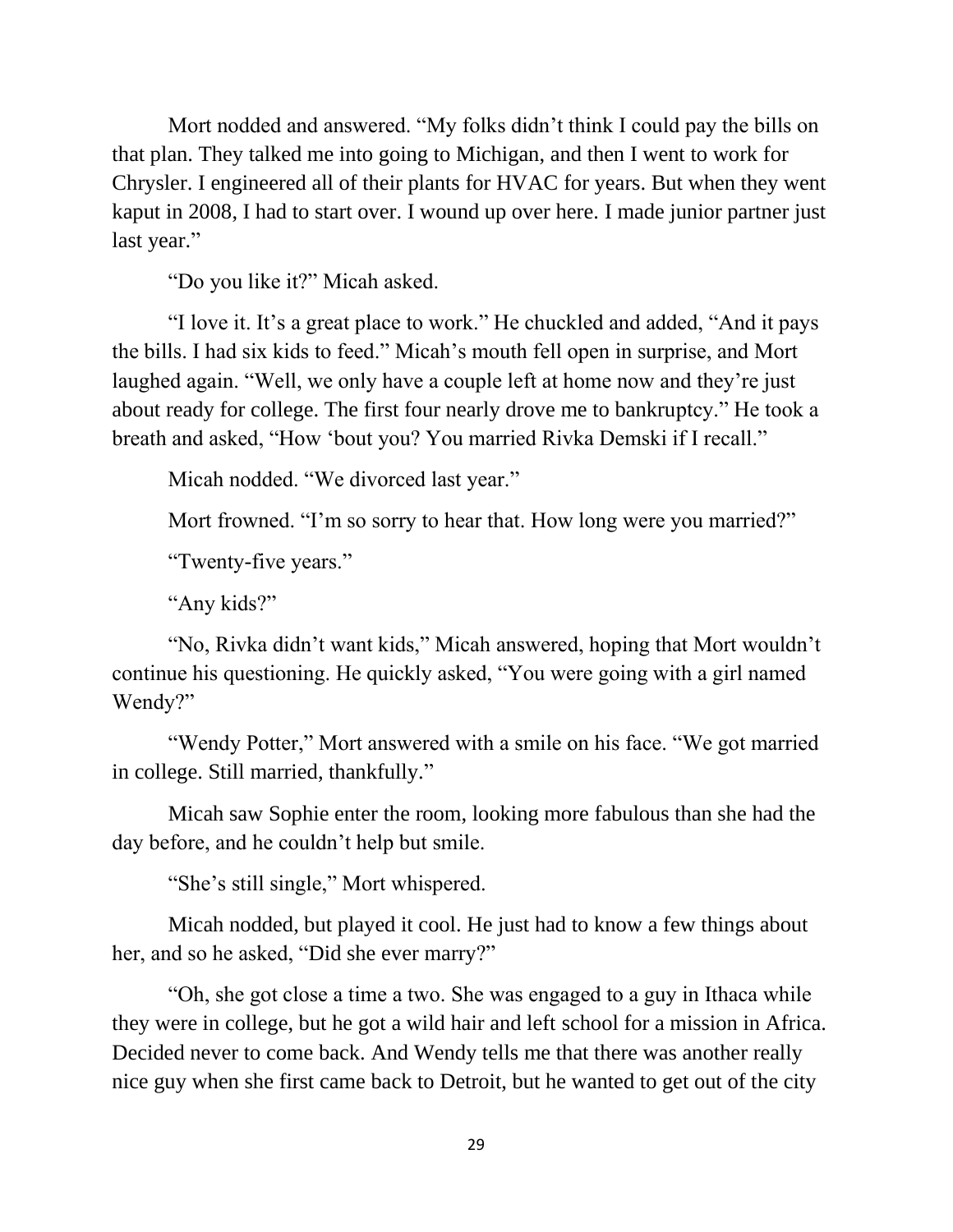and she just never will leave the place. And there's been a couple of other highprofile characters, but I guess it just never worked out."

"She seems like a really nice girl," Micah said.

"She's the best," Mort agreed. "Wendy works with her a lot, and she's consistently impressed."

"What's Wendy do?"

"Investment banker," Mort answered. He winked and added, "And if I recall, you were always sweet on Sophie. Maybe we could double-date or something?"

"She never gave me the time of day."

"You never gave her the chance," Mort argued with a grin.

Their conversation was cut short then as the tables around them began to fill. On the other side of Micah, an elderly man in a smart tweed suit sat down next to him, smiled and offered his hand, first to Micah, then to Mort.

"Aiden McMillan," he said, his Irish accent evident. "I believe we're on the Woodward Avenue Project together?"

"A delight to meet you. Mortimer Dawson."

Others were quickly seated around them, and Sophie stepped to the podium.

"Good morning," she began. "You have all been divided into four separate teams. Each person has been chosen specifically for the nature of the restoration, and the strengths you bring. Meredith and LaKeisha are handing out all of the information you'll need to begin, including the building permits. Your team leaders and I provided preliminary drawings and plans associated with these restorations, and City Hall granted us an exemption and gave us temporary permits. That means that we'll have to produce finals quickly in order to maintain these permits." As Sophie spoke, Meredith and LaKeisha wheeled carts throughout the room, loaded with blueprints and folders.

"We will have fulltime security at the Corktown site," Sophie went on. "I'll be honest; the area is rough. Security will report at 6:00 a.m., and won't leave the site until 6:00 p.m."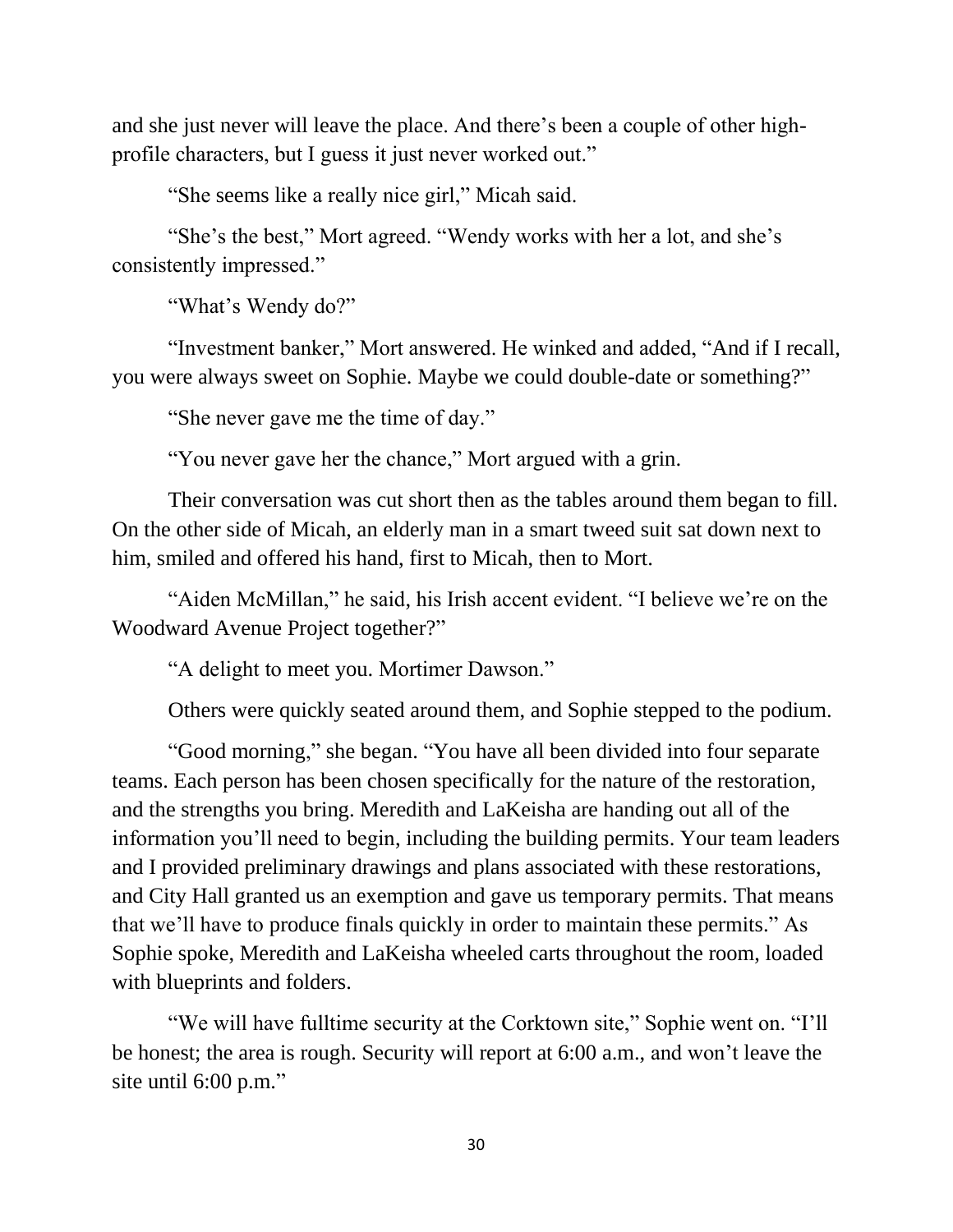Micah cast Mort a glance, raising one eyebrow.

"It's okay," Mort whispered. "We've never had a problem. There's just been a little bit of gang violence over there recently. I don't think it's going to amount to much."

Micah took a deep breath and returned his attention to Sophie.

"As you look through the material," she continued, "please don't be afraid to share your gut feelings. There are extensive modification requests within these restorations, and we don't want to be just people pleasers. If you can't see a safe way to make a modification, be up front and honest with your concerns. All of these buildings are more than one hundred years old. We want to make them beautiful and useful again, but not at the risk of injury.

"Also, keep in mind that we want to employ as much labor as possible, without breaking the budget. If you're uncertain about cost and wage estimates, please call the financial liaison that's listed in your information."

Sophie took a breath and smiled. "And have a great time. I think you'll find that the teams have been put together in such a way that you'll stimulate one another's minds. You have four conference rooms available, and I encourage you to use them as often as possible.

"I'll be deeply involved in the planning stages, as well as visiting your sites on a regular basis. I love this town, and I can't wait to see what you do for her."

The audience in the conference room applauded.

"Thank you for everything," she said with a smile, and then she left the podium.

Micah watched her walk into the audience, wondering which group she was going to first, wishing that she was on his team. *She's so beautiful*, he thought.

Mort nudged him with his shoulder and whispered, "Try not to be so obvious."

Micah willed himself back to the duties at hand, wondering what on earth had gotten into him. He had never been given to attractions, but he was definitely attracted to Sophie.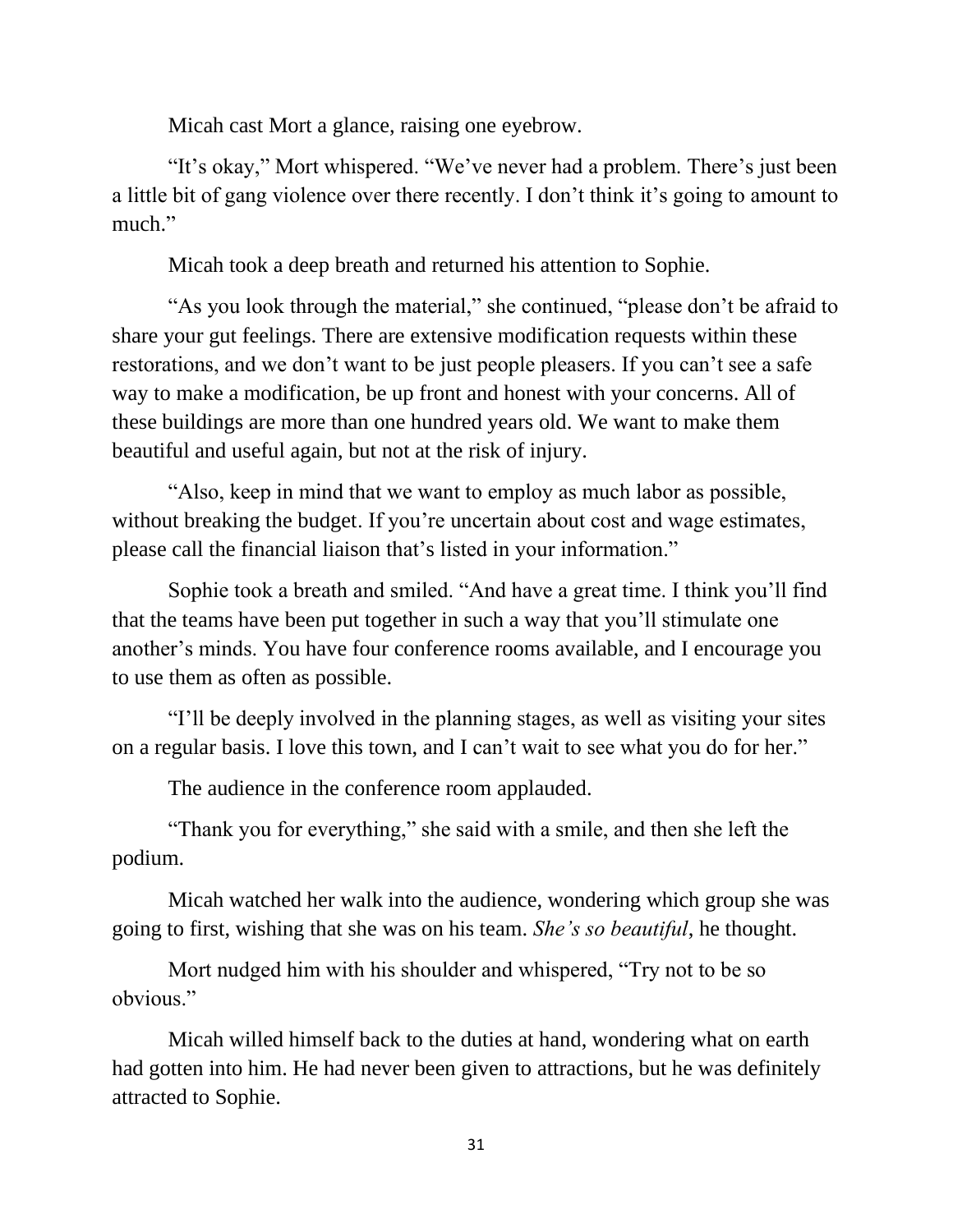"Okay, that's it, chaps. It's all up to us now to pull this off," Aiden said with a crooked smile and a wink.

Someone cleared their throat loudly and everyone turned to see that a lone woman was seated amongst eleven other men.

"Oh, pardon me, dear lady," Aiden apologized. "We are so thankful to have you."

Introductions were made on the twelve-person team and it was decided that they should have a physical look at the building that had been assigned to them.

The Woodward Avenue project was twenty-five minutes walking distance from Design & Structure, and Mort was pleased to announce that. He was a 'walker' as well and glad to take advantage of the short jaunt up the street to have a preliminary look at their project. Micah sighed with dismay as he put on his heavy overcoat and donned leather gloves. Compared to Dallas, Detroit was still frigid.

"It's not even fifty above out here," he lamented as the twelve of them trudged along. And to top it off, Micah was terribly out of shape. This wouldn't be an easy walk for him.

"It's good for us," Mort encouraged. "It gets the blood flowing and the brain storming."

Micah twisted off the top of his Mountain Dew, took a long gulp, and then tucked it into the pocket of his overcoat.

Set on a corner, beside another, rundown older building, the structure on Woodward was six stories and had at one time housed a thriving business machines manufacturer and retailer. Designed by Gordon Lloyd, it was completed in 1891, and had a cast iron frame. It was more of what could be considered Victorian style, all but for the odd corner turret that was drawn from the second floor to the fifth floor. It was covered in brick and carved brownstone trimmings. A fire escape had been added sometime in the sixties, and it looked garishly out of place on the historic building.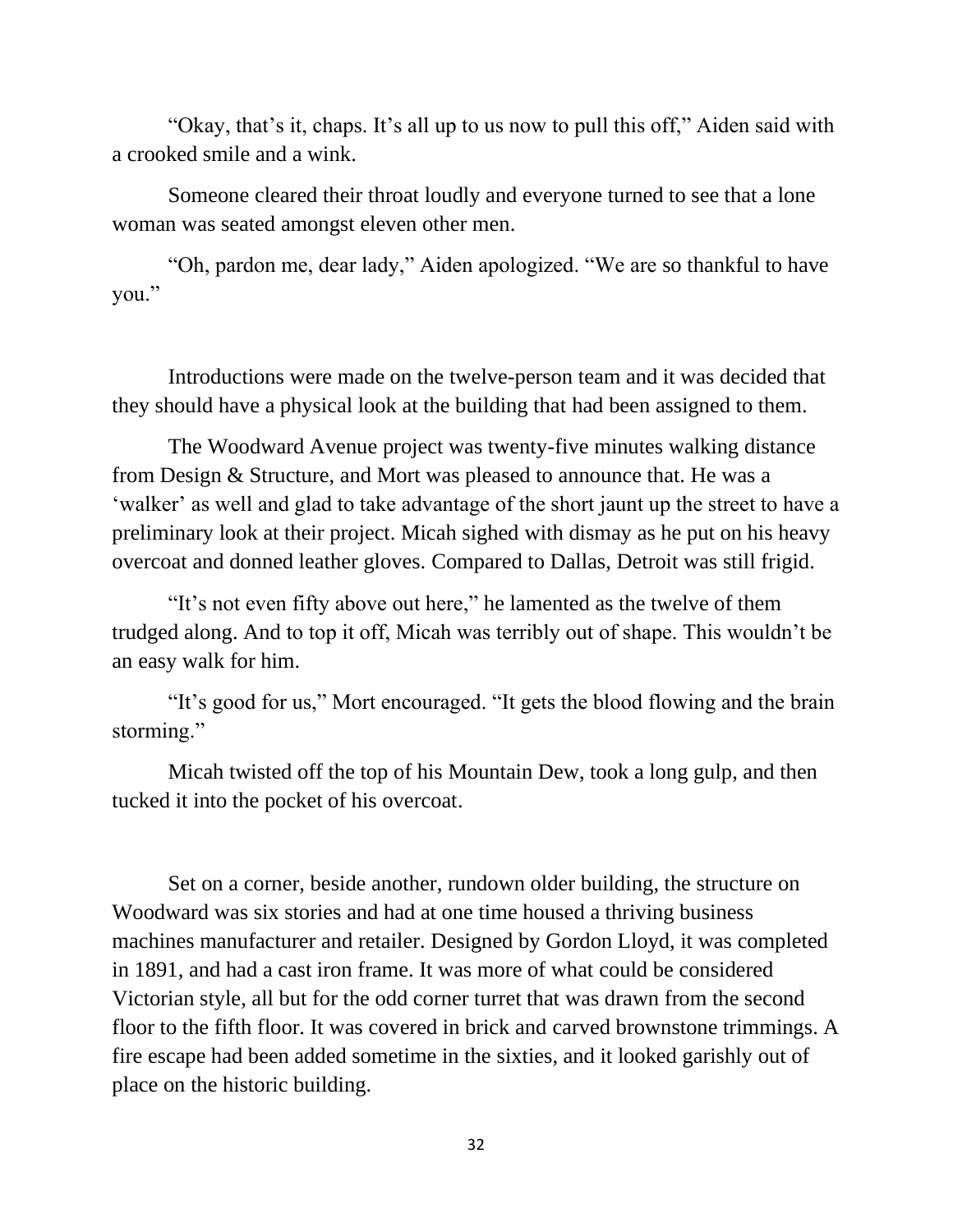"A demolition crew starts tomorrow," Aiden explained as they entered the abandoned structure. "So, don't be nervous about what you see—now, our prelims show this first floor will be four small retailers and a sandwich shop. This is where we will ensure our structure is stable." He looked at Micah, "I believe that this is where your expertise is needed Mr. Bloomfield. With five floors above this one, we want to make sure that the foundation isn't buckling or sinking."

Micah nodded as he surveyed their surroundings. It was cold, dark, and it smelled bad. There was probably a mold problem. A rat scurried to get out of the light that Aiden had switched on, and Micah was certain he'd seen roaches. The floor was nothing but a paper covering—*who knows what's under this*, Micah observed. Had he known he was going to be visiting one of these sites, he would have brought along his boots. He looked woefully at his Guccis, hoping they wouldn't be ruined on this expedition.

Broken tiles, cords and wires hung from the ceiling, and exposed studs lined the perimeter. A winding staircase was situated in the middle of the mayhem, but the top couldn't be seen because of the darkness. It was like a scene from a horror movie.

"One of Detroit's first elevators is situated in the southwest corner," Aiden went on. "But according to Sophie, it's not in working order. We will have to see what we can do about that."

Aiden switched on his flashlight and headed for the staircase into nowhere. Micah quietly groaned. *Ireland can't take us up there…I'm sure it's full of transients and gang-bangers.*

"We'll all be killed," he whispered to Mort as they ascended the staircase behind everyone else.

Mort chuckled. "What are you talking about, Micah?"

"You know these places have been taken over by the intercity gangs and vagrants. I'm surprised we don't have security on this site."

Mort chuckled again. "You've been gone a long time, Micah. I'm sure Sophie had the cops chase everybody out before we got here."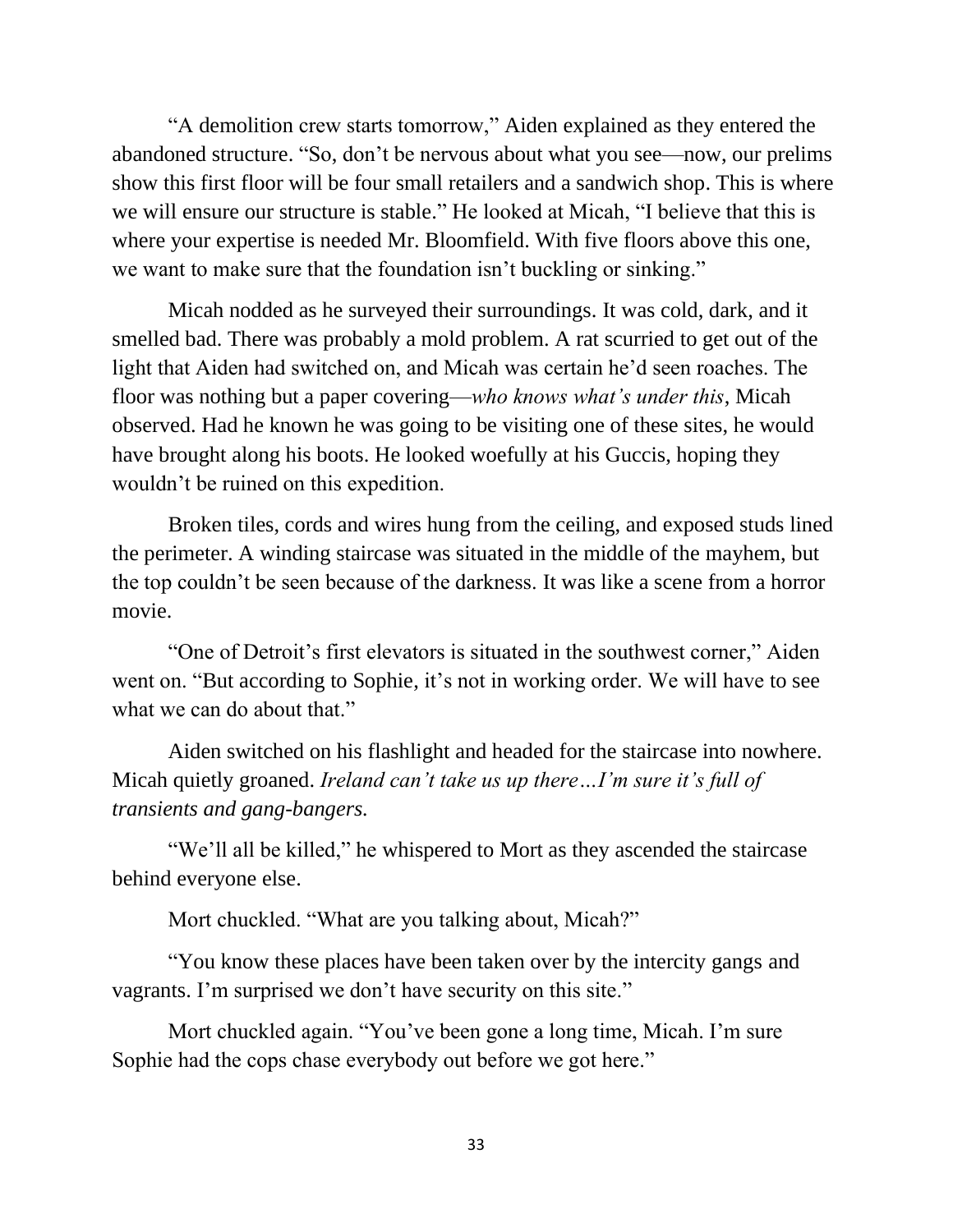As they reached the landing on the second floor, Aiden said, "This was at one time a ballroom. It's slated to be a gathering center for Christian youth groups." He fumbled with an electrical box on the wall and the room was filled with light. It was musty, but not as damp and smelly as the lower level. The windows were covered with paper and old drapes.

"There will be a new sound system installed in this room, along with a new dance floor. The plumbing in the bar needs extensive work." He looked at Sam Jones, "That will be your baby, Mr. Jones. The entire project requires updated plumbing and sewer." Then he looked at Mort and said, "And the HVAC is a 'living nightmare.' That's a quote from Sophie's notes. She wants that to be your department."

As they continued the tour, Aiden explained that the remaining floors had already been leased by pediatricians. Examination and procedure rooms would need to be wired and plumbed.

"And we don't have a thing for heat on the fifth floor," Aiden said to Mort. "That could be a problem."

Mort only nodded and scratched his chin.

Micah found it interesting that Aiden was already so in-tune with the specialties of his team. As they toured the rest of the building, he spoke directly to each team member, elaborating on their specific strengths, and highlighting specialized problems.

"And we don't want to replace the facia when we install new windows," Aiden said when they were finally out on the sidewalk once again.

Everyone looked at the beautiful old facia framing the windows and nodded in agreement.

Aiden looked at Veronica and smiled, "But I'm quite certain that you will do a beautiful job of restoration."

THE PA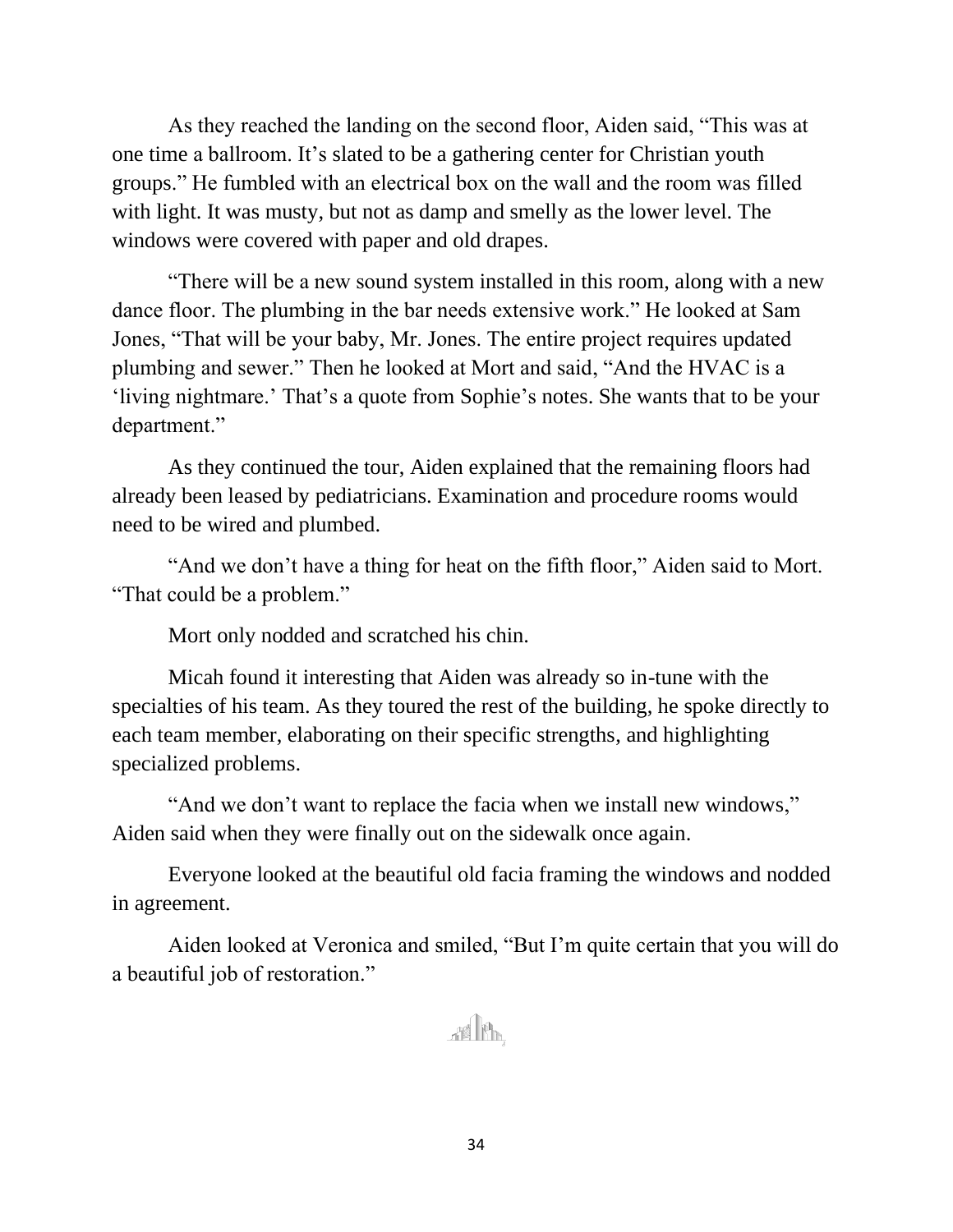After lunch, Micah hunkered down with the materials he'd been provided that morning. Some of the blueprints were very old and difficult to read. As well, there had been several updates to the building over the years and he had to thoroughly examine those blueprints to see if any real structure changes had been made during reconstructions.

"I'll have to take another look at that foundation," he muttered to himself.

From his doorway, his new assistant, LaKeisha, watched him carefully. *Mr. Bad Attitude*, she thought, noting the horrible frown he'd worn for the last two days. *Complaining just because you had to take a short walk…what's the matter, don't you people walk in Texas?* She took a breath, cleared her throat and said, "Mr. Bloomfield?"

Micah startled at the sound of his name and looked up from his focus. "I'm sorry, LaKeisha. I didn't see you there. How can I help you?"

"Valet just called," she answered. "Your car won't start. They are unable to bring it around for you."

Micah frowned as he asked, "What are they doing starting my car in the middle of the day?"

LaKeisha feigned a smile and raised one eyebrow. "Mr. Bloomfield, you asked them to bring it around at 5:30. It's almost that time."

Micah's mouth fell open. "Okay," he finally responded. "Tell them that I'll call the rental agency and make arrangements to have it towed."

"Sure thing," LaKeisha said. "Have a great night. See you tomorrow." And with that she turned and left.

Micah called the rental agency, explained the problem, and requested a new car. After a lengthy runaround, the agency agreed to tow his Mercedes, but couldn't provide him with another vehicle until the next day. By the time he was off the phone it was nearly 6:00. He left his office, heading down the hall into the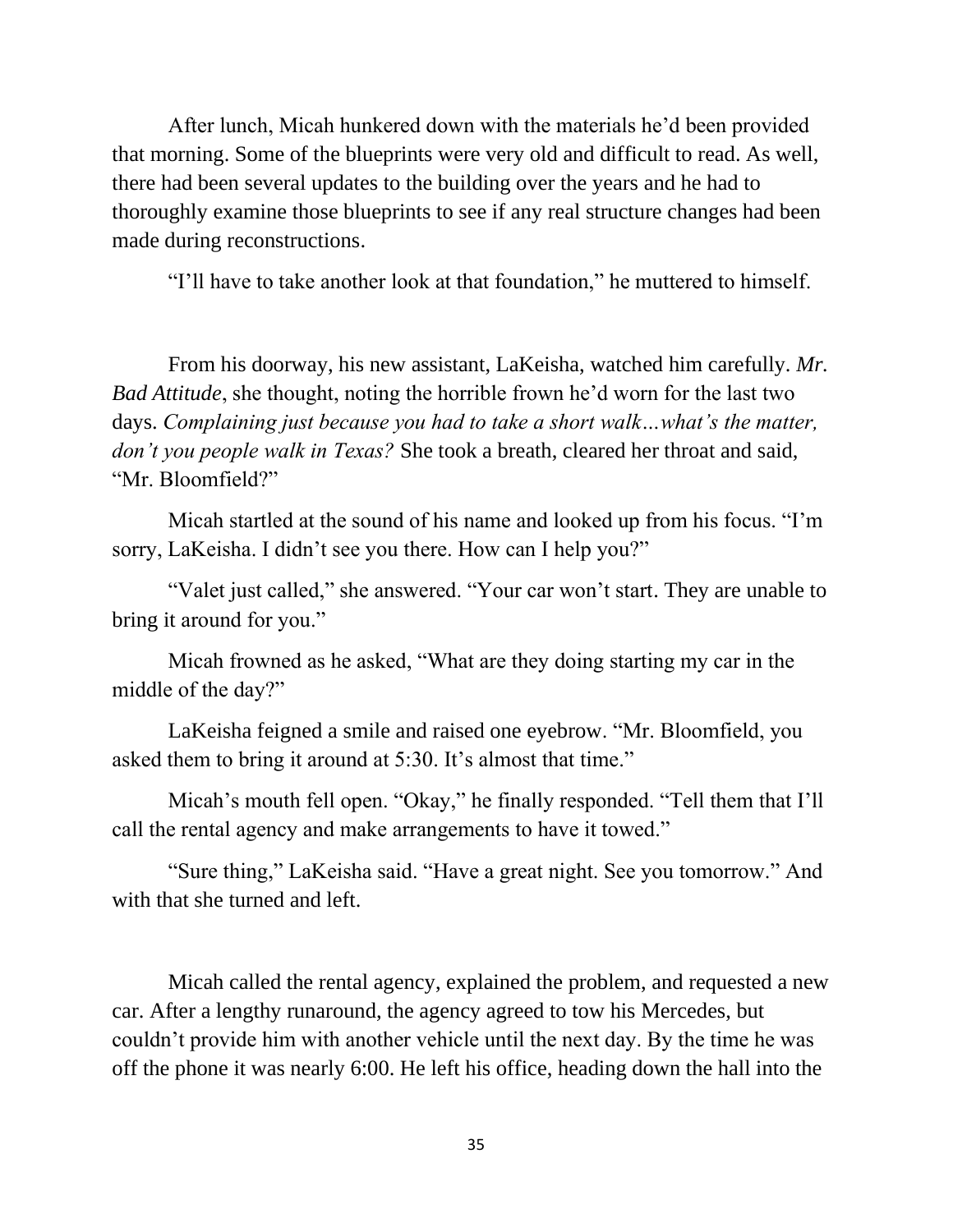outer office area, hoping to find at least Mort or someone else on his team and beg them for a ride.

When he saw the darkened office area, he sighed in defeat. Design and Structure had all but emptied of his coworkers. Most of the lights were out, save for only a few here and there. He pulled out his phone and searched for his Lyft app.

"Hi Micah," came a friendly voice from behind him.

Jumping with surprise, he turned to find Sophie standing with her tote bag, Nikes already laced.

"Hey, Sophie," he smiled. "I didn't hear you back there. I thought everybody was gone."

"They usually bug out by 5:30 around here," she answered. "What are you still doing here?"

"I'm trying to find a Lyft," he sighed. "Valet called and said my car won't start and the agency can't get another car to me until tomorrow morning."

"I see…well…I could give you a ride…if you think it would be okay with your wife."

"You walk to work, Sophie," Micah pointed out. "And I'm divorced."

Sophie nodded. "I'm sorry to hear that. And, yes, we have to take a short walk to my place to get my car. But at least you'd have a ride. You can't walk all the way down to the Riverfront. Come on." She turned and started down the hallway.

Micah felt himself pulled in her direction and he picked up his pace.

It wasn't as chilly that evening as it had been that morning, and for that Micah was relieved. He'd practically frozen.

"The weather is great today," Sophie said, inhaling deeply. "I love to walk home after a busy day."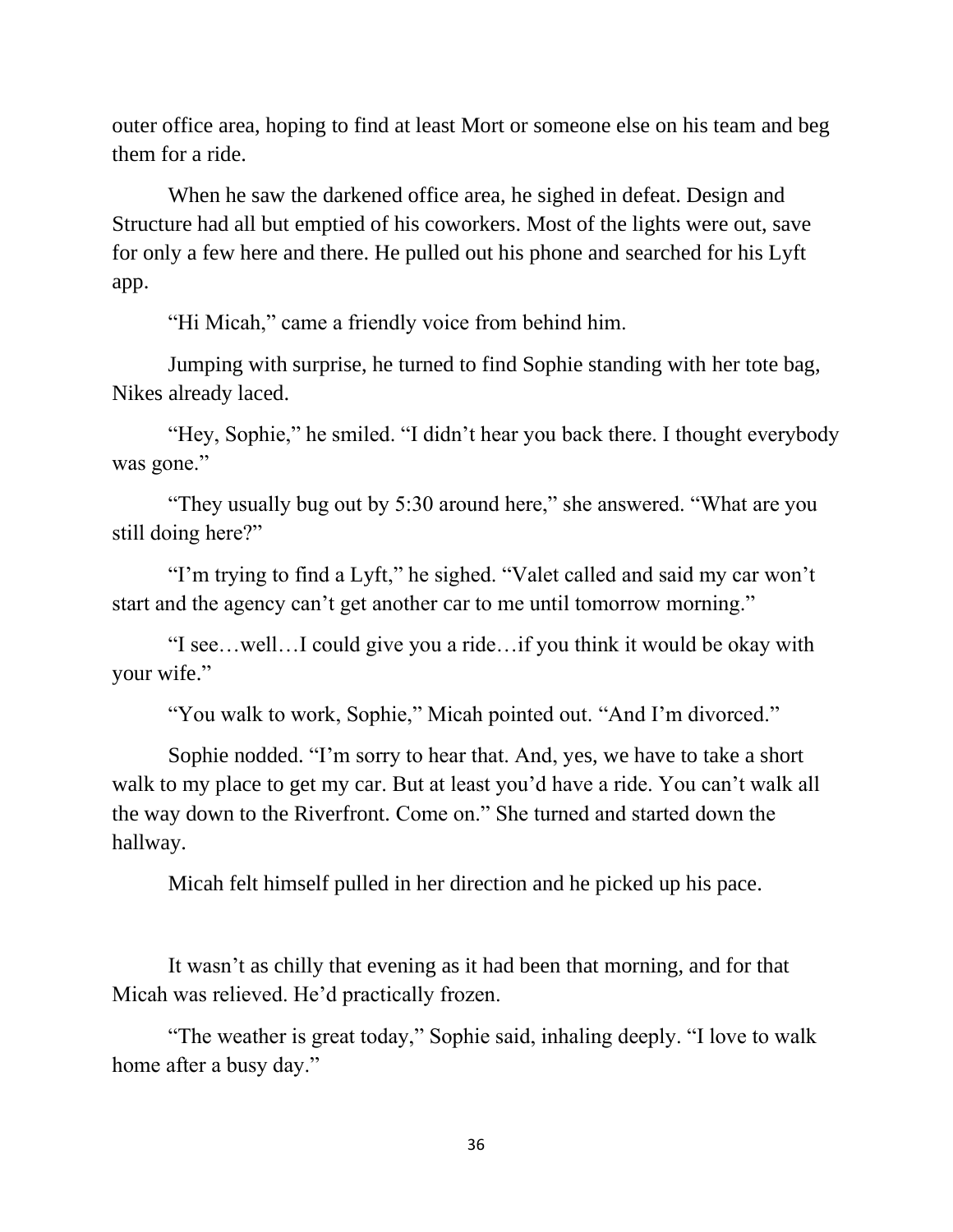Micah only nodded, thankful that he'd worn his Gucci loafers again. They were quite comfortable for walking.

"How do you like your site?" she asked. "Aiden says that his team has already been over to inspect."

"I liked it a lot," Micah answered honestly, though he knew he'd like it a lot more after cleanup. "I have to get up there again tomorrow for a closer look at the southwest foundation. There's a differential between all three sets of blueprints. It makes me suspect they've done a little structure modification."

Sophie nodded. "I thought so too when I first saw them. I'll be curious to see what you come up with."

Sophie was a fast walker, and Micah found himself trying to find a way to disguise his panting as he struggled to keep up with her. Thankfully there was the loud city traffic bustling around them. She could even talk at this pace, pointing out different eateries nearby that he might be interested in while working downtown. Micah mostly nodded, and threw in a few "okay's", and "sure's."

"And this building," she said, slowing down briefly as they passed a stunning Gothic structure of at least thirty floors, bearing the name: Camstead. "It was designed by Wirt Rowland in 1925, and the first restoration I ever worked on. There's a really cute dress shop and a small grocer on the first floor, medical offices take up five or six floors. There are executive apartments as well. And at the very top there's an old movie theater. The investors decided to keep it intact, with a major overhaul of course." She sighed with contentment. "It's still my favorite project because the movie theater was redesigned to be multipurpose. All of the shades on the top floor windows can be completely removed, along with the seating, and, *voila*! It's a ballroom. You can see a lot of the city from up there, even the Ambassador Bridge."

"It sounds beautiful."

"It is," she replied, glancing at him with a smile. "And you'll get to see it if you attend the Children's Benefit in September. Benedict and I always sponsor the benefit, and I talked him into having it at the Camstead this year."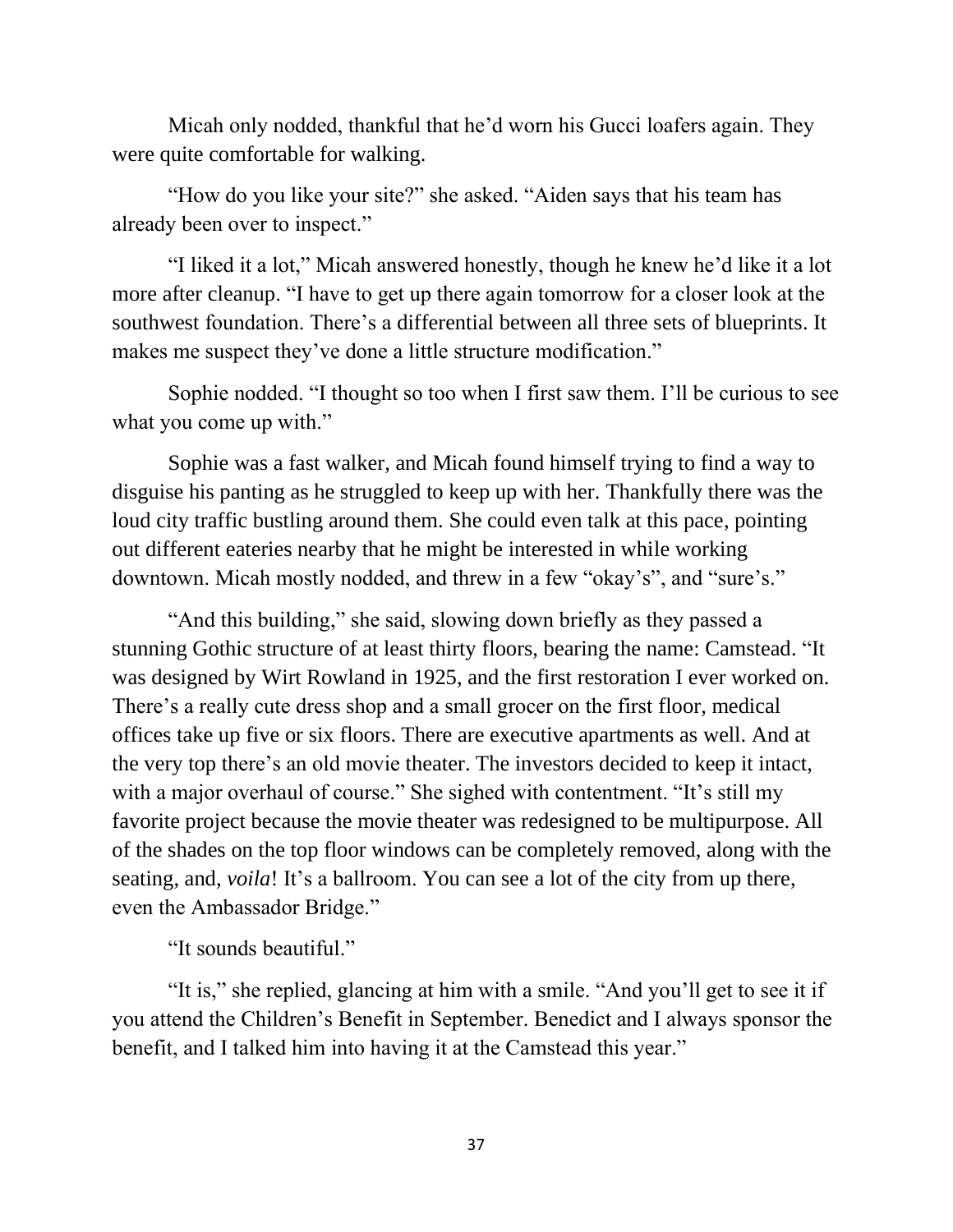Within fifteen minutes, they'd made their way out of the downtown area and Micah could see Comerica Park coming up just past a church. The Fox Theater was just across the street, and his heart sank. He knew that she lived close by and the walk would soon be coming to an end. He was enjoying her so much that even the hardship of the exercise had become less of a burden. She was so interesting, and there were so many questions he longed to ask. But as was always the usual for Micah, he couldn't open his mouth to begin a decent conversation with her to save himself.

Within another ten minutes, they crossed Fisher Freeway and made a right hand turn into a residential neighborhood. They approached a long row of twostory townhomes and she said, "This is where I live."

"These look new," Micah observed as they started up the sidewalk to her door.

"About fifteen years old," she replied. "I moved over here to be closer to Comerica Park. I used to live over in Boston Edison. I had an amazing restoration over there—1887 Victorian. You would have loved it."

Micah nodded, delighted that she was familiar with his specialty.

"I grew up in Boston Edison," he said quietly. "We left when —" He stopped himself. He didn't want to tell her why his father had decided to move them to Sterling Heights but it had been because of the growing black population in their neighborhood.

"Left when?" she glanced at him for the rest of his answer.

He shrugged. "I guess I don't really remember why we left."

"Well, I've lived all over the city since college," she went on as she worked her keys in the lock. "When I restored those condos that Tiger Hansen bought, I decided to buy one for myself." She let them into her entryway, punched in the code on her security system, and chuckled again. "We lived just down the street from the bail bondsman's office. Boy, we could tell you some stories about that."

Micah smiled at her humorous memory and said, "I'll bet." And then he mentally admonished himself. *Can't you ask her some questions? Can't you talk? You're not sixteen anymore. Can't you act like a man who's fifty-two years old?*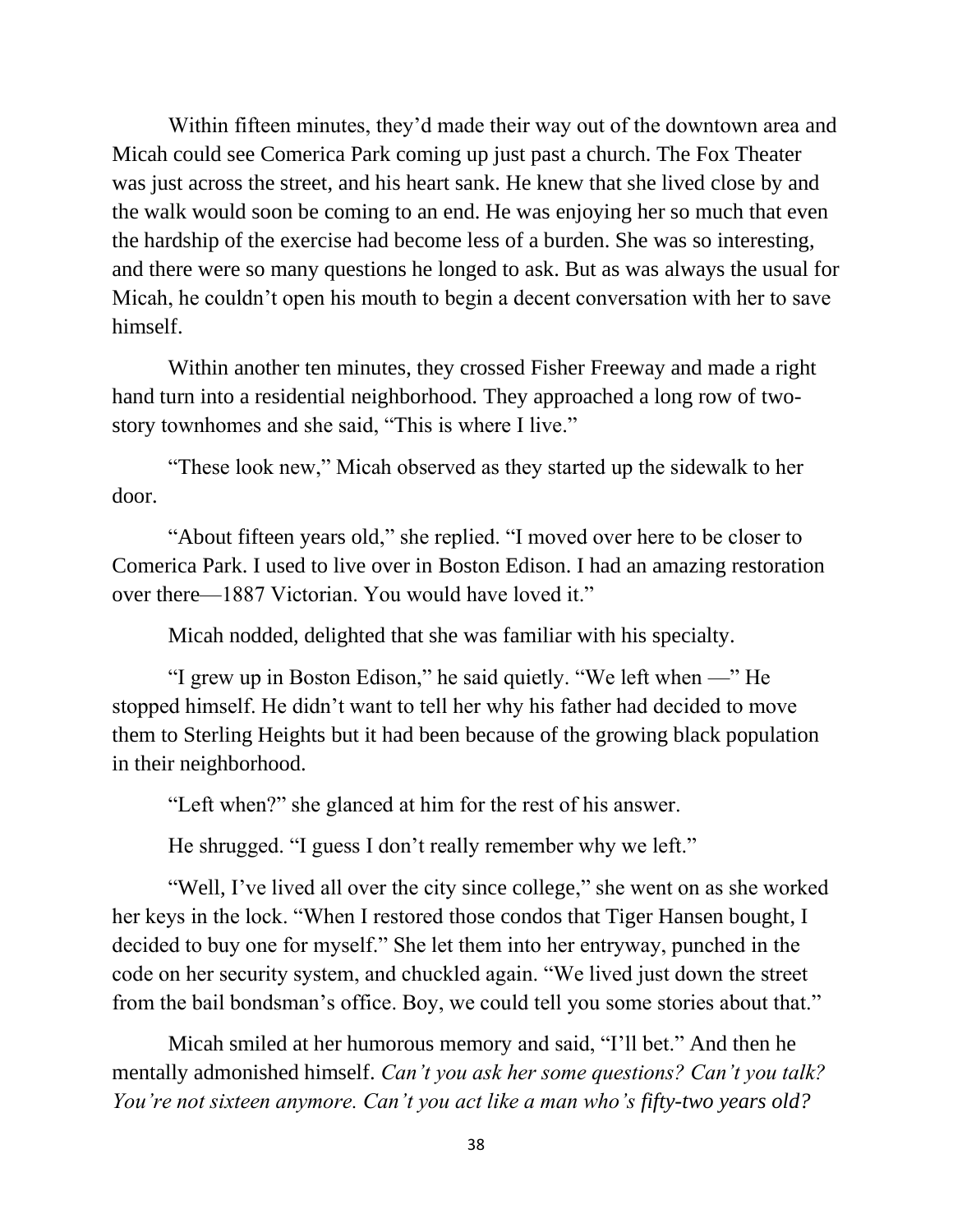Sophie flicked on the lights to reveal an impeccable domicile. The entryway opened into a great room with vaulted ceilings. The kitchen was obviously designed for professional cooking, yet conveniently opened to the rest of the interior. The countertops and island were ivory quartz, the cabinets cherry wood, and appliances stainless steel. The living area and dining room were decked-out with comfortable furniture, tables, tasteful art, and an abundance of excellent photography.

And the photography was something to behold.

Skyscrapers, all photographed in black and white, framed in deep grey were beautifully balanced amongst color photos of baseball players and natural settings within Detroit. He recognized Belle Isle Park, the Penobscot Building and the Fischer Building. A panoramic photo of the Detroit Riverfront from a Windsor point of view hung above a white couch. It was stunning.

Everything in Sophie's home was done in hues of grey and white, evoking a peace he hadn't felt in a long time. It made him want to sit down and stay for a while.

There was a deck just off the living area, and on the opposite side of the room near the kitchen were stairs; one leading upward, the other down. Apparently, there were two other floors that he couldn't see from this vantage point.

"This is beautiful, Sophie," Micah said as she led him to the kitchen area, and straight for the stairs going down.

"Thanks," she replied. "My car is in the garage below."

"Where did you get all this great photography?"

She stopped before they reached the stairs and looked back into her home. "I took them," she answered glancing at the photos. "Do you like them?"

"They're so good," he replied. "I didn't know you were into photography."

Sophie shrugged. "It's something I started after college, with my first restorations. I enjoyed taking photos of the before and after of each of my projects. Pretty soon I was taking photos of everything.